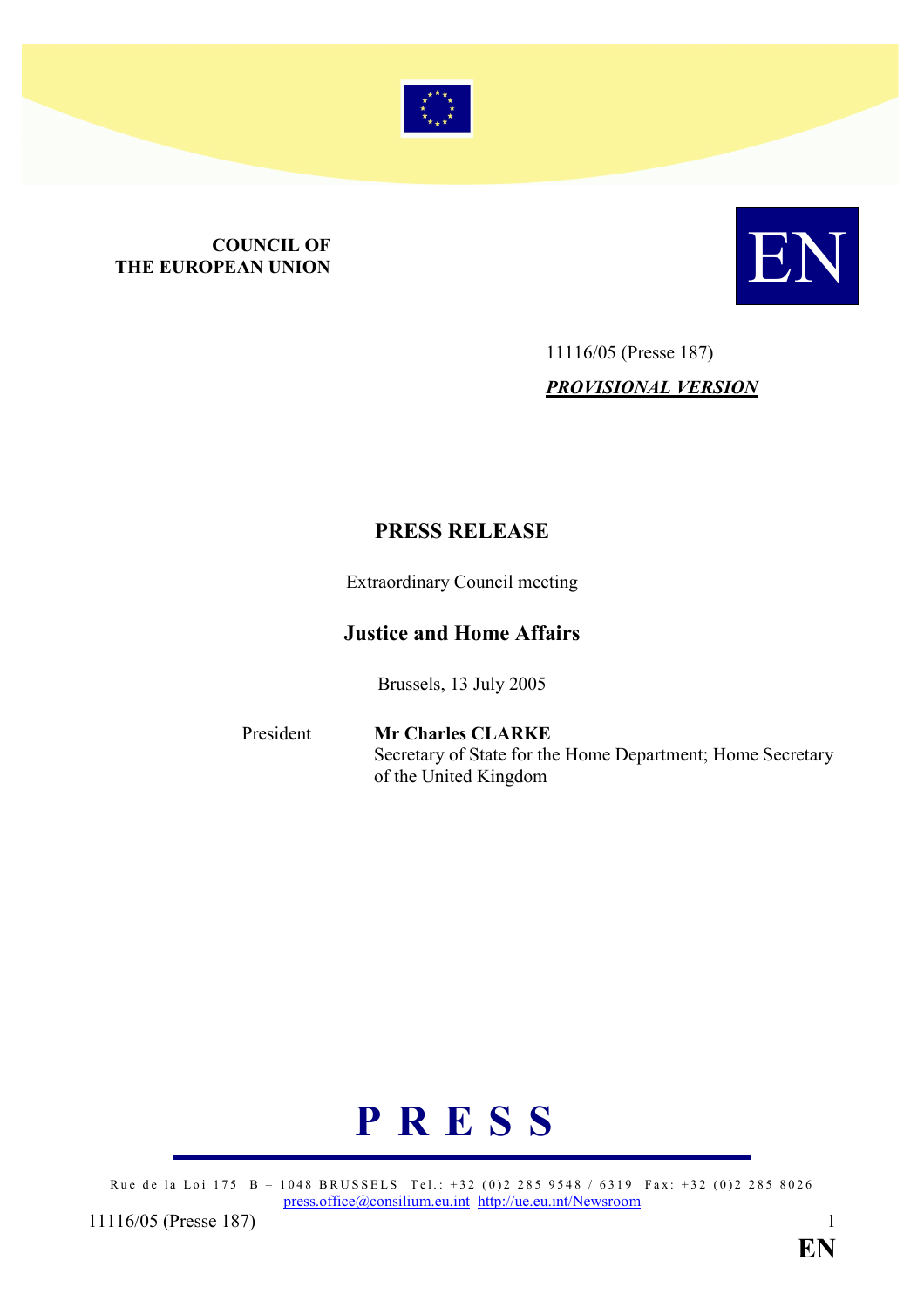# Main Results of the Council

The Council adopted a Declaration condemning the terrorist attacks on London.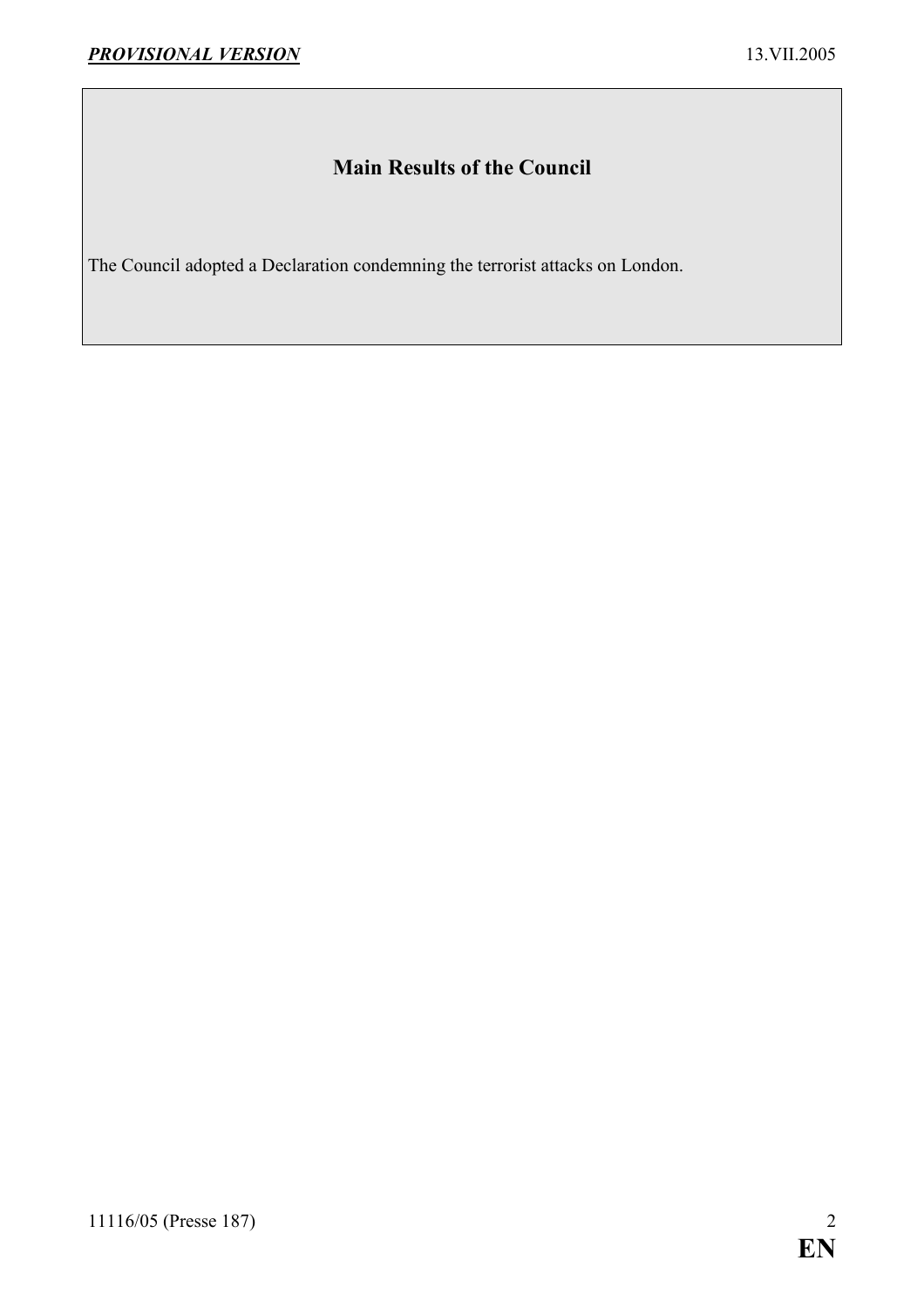# CONTENTS<sup>1</sup>

PARTICIPANTS................................................................................................................................ 4

### ITEMS DEBATED

COUNCIL DECLARATION ON THE EU RESPONSE TO THE LONDON BOMBINGS ............ 6

### OTHER ITEMS APPROVED

none

- $\cdot$  Where declarations, conclusions or resolutions have been formally adopted by the Council, this is indicated in the heading for the item concerned and the text is placed between quotation marks.
- The documents whose references are given in the text are available on the Council's Internet site http://ue.eu.int.
	- $\bullet$  Acts adopted with statements for the Council minutes which may be released to the public are indicated by an asterisk; these statements are available on the abovementioned Council Internet site or may be obtained from the Press Office.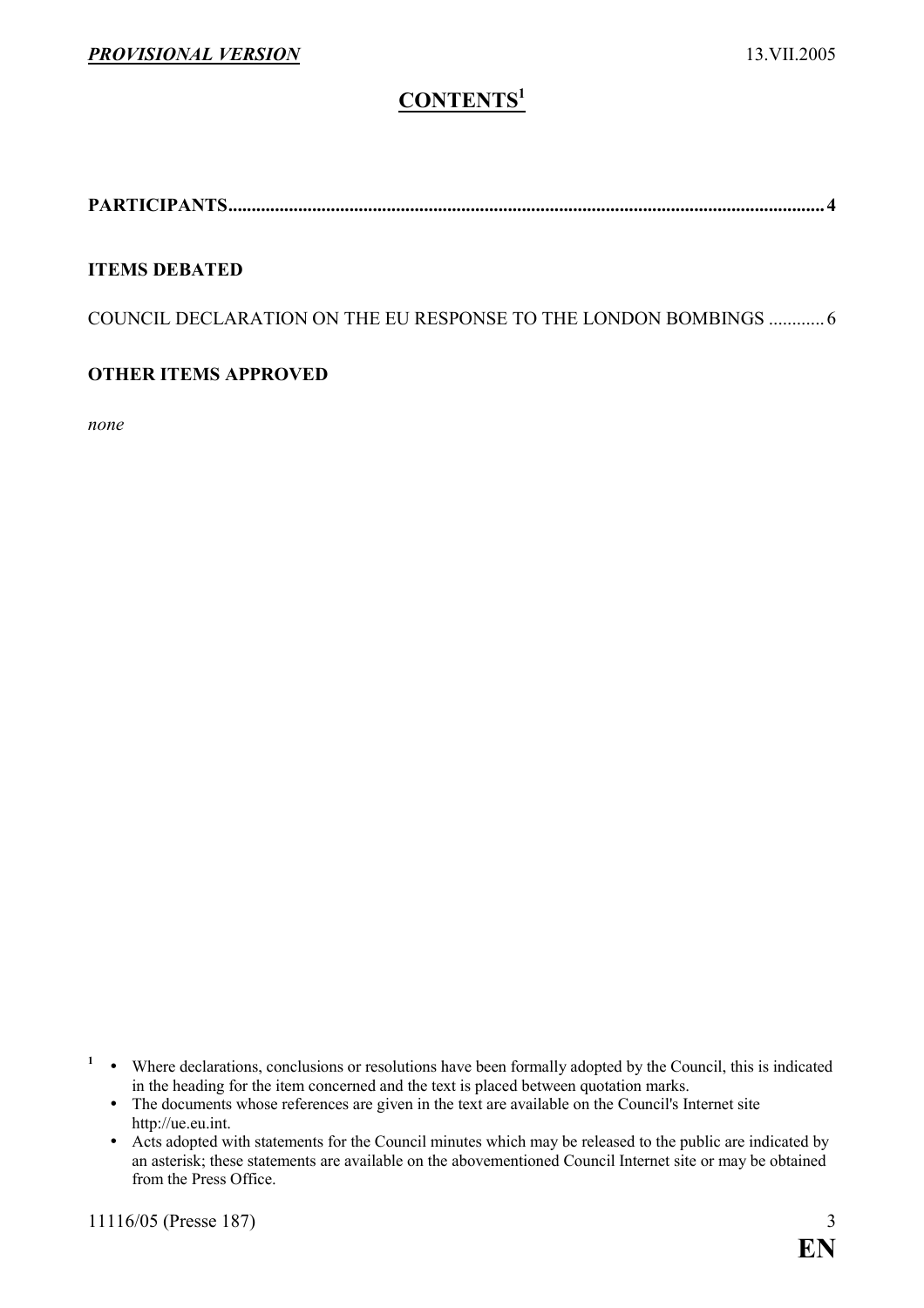### PROVISIONAL VERSION 13. 13. VII.2005

### PARTICIPANTS

The Governments of the Member States and the European Commission were represented as follows:

**Belgium :**<br>Mr Patrick DEWAEL

Czech Republic :<br>Mr Josef POSTRÁNECKÝ

Denmark : Ms Lene ESPERSEN Minister for Justice

Germany :<br>Mr Otto SCHILY

Estonia :<br>Mr Kalle LAANET

Greece : Mr Anastasis PAPALIGOURAS<br>
Mr Giorgos VOULGARAKIS<br>
Minister for Public Order Mr Giorgos VOULGARAKIS

Spain : Mr José Antonio ALONSO SUAREZ Minister for the Interior

**France :**<br>Mr Nicolas SARKOZY

Ireland:<br>Mr Michael McDOWELL

Italy : Mr Giuseppe PISANU Minister for the Interior<br>Mr Roberto CASTELLI Minister for Justice Mr Roberto CASTELLI

Cyprus :<br>Mr Doros THEODOROU

Latvia :<br>Mr Ēriks JĒKABSONS

Lithuania : Mr Gintautas BUŽINSKAS Minister for Justice

**Luxembourg:**<br>Mr Luc FRIEDEN

Hungary: Ms Mónika LAMPERTH Minister for the Interior

Malta:<br>Mr Tonio BORG

Deputy Prime Minister and Minister for the Interior Ms Laurette ONKELINX Deputy Prime Minister and Minister for Justice

Deputy Minister for the Interior with responsibility for Public Administration Mr Roman POLAŠEK Deputy Minister for Justice

Federal Minister for the Interior Ms Brigitte ZYPRIES Federal Minister for Justice

Minister for the Interior

Ministre d'État, Minister for the Interior and Regional Planning Mr Pascal CLÉMENT Keeper of the Seals, Minister for Justice

Minister for Justice, Equality and Law Reform

Minister for Justice and Public Order

Minister for the Interior

Minister for Justice, Minister for the Treasury and the Budget

Deputy Prime Minister, Minister for Justice and Home Affairs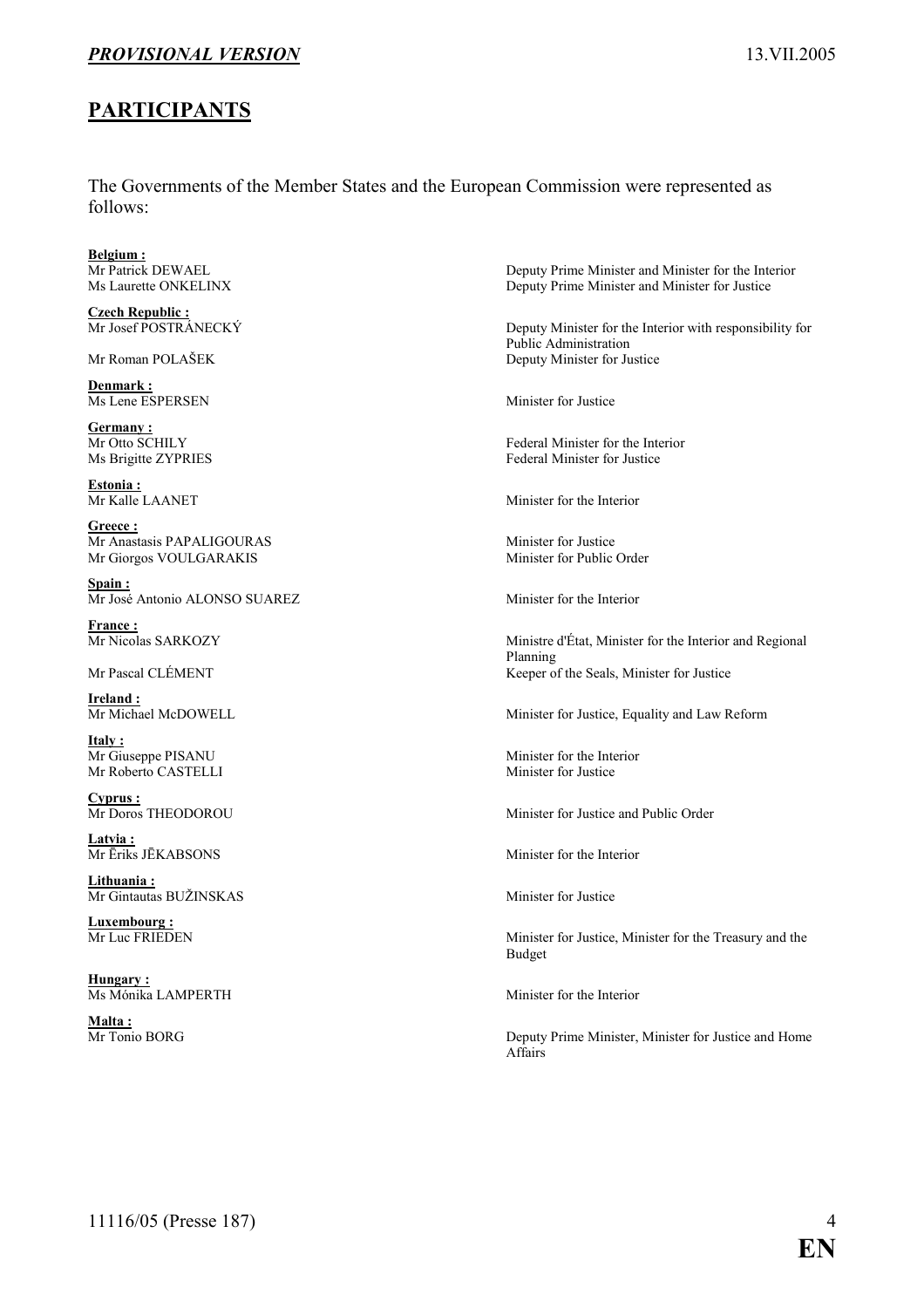### PROVISIONAL VERSION 13.VII.2005

Netherlands : Mr Jan Piet Hein DONNER Minister for Justice

Austria :<br>Ms Liese PROKOP

Poland :<br>Mr Paweł DAKOWSKI

Portugal :<br>Mr António COSTA

**Slovenia :**<br>Mr Dragutin MATE

Slovakia:<br>Mr Daniel LIPŠIC

Finland:

Sweden : Mr Thomas BODSTRÖM Minister for Justice

**United Kingdom:**<br>Mr Charles CLARKE

Ms Liese PROKOP Federal Minister for the Interior<br>
Ms Karin MIKLAUTSCH Federal Minister for Justice Federal Minister for Justice

> Deputy State Secretary, Ministry of the Interior and Administration

Ministro de Estado, Minister for the Interior Mr Alberto COSTA Minister for Justice

Minister for the Interior Mr Lovro ŠTURM Minister for Justice

Deputy Prime Minister and Minister for Justice Mr Vladimír PALKO Minister for the Interior

Mr Kari RAJAMÄKI Minister for the Interior

Secretary of State for the Home Department; Home Secretary Baroness ASHTON of UPHOLLAND Parliamentary Under-Secretary of State, Department for Constitutional Affairs

Commission : Mr Franco FRATTINI Vice-President

The Governments of the acceding States were represented as follows:

Bulgaria : Mr Anton STANKOV Minister for Justice

**Romania :**<br>Mr Vasile BLAGA Ms Monica MACOVEI Minister for Justice

Minister for Administration and the Interior

Other participants : **Mr Michael KENNEDY** President of Eurojust

11116/05 (Presse 187) 5

**EN**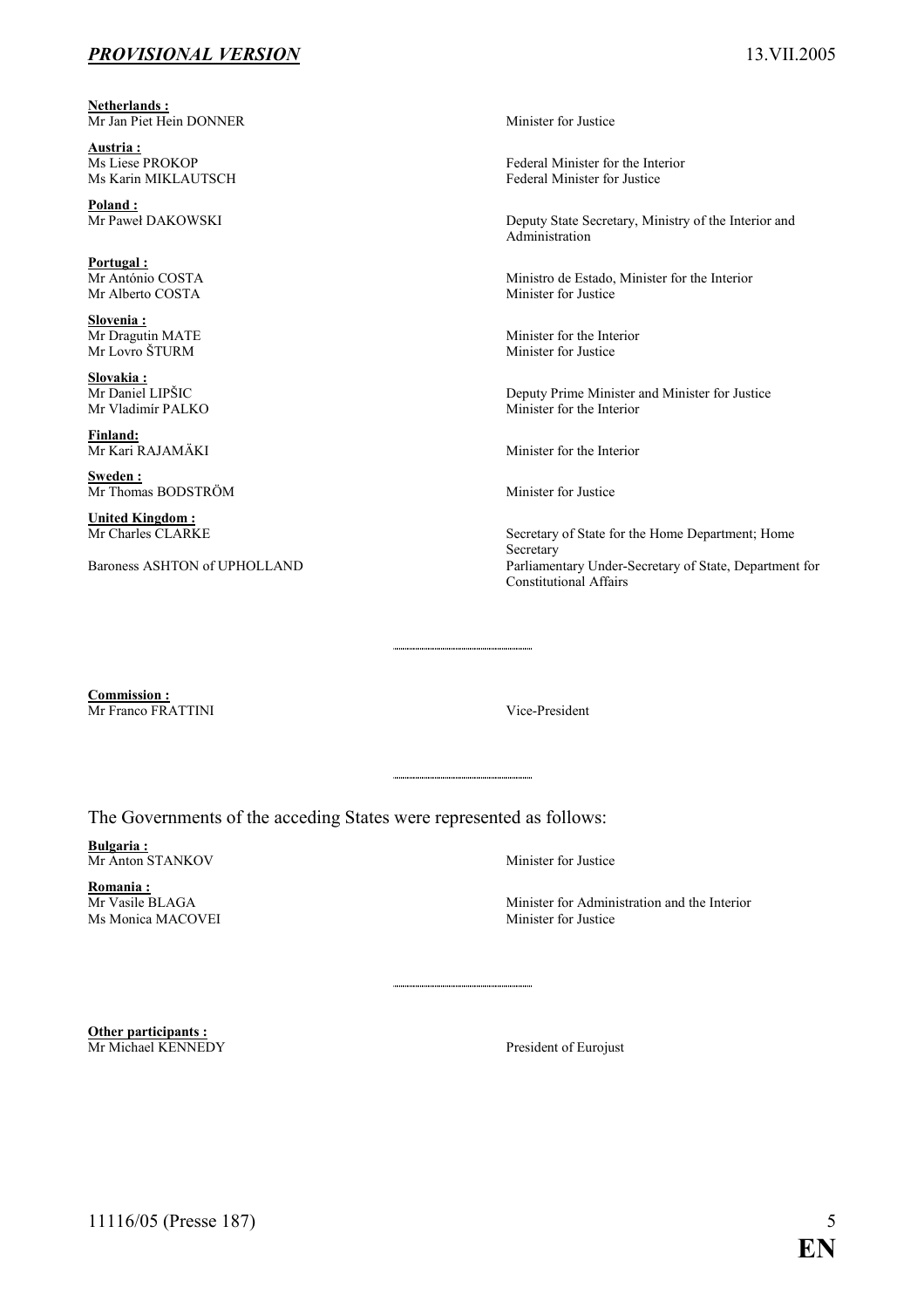### PROVISIONAL VERSION 13.VII.2005

### ITEMS DEBATED

### COUNCIL DECLARATION ON THE EU RESPONSE TO THE LONDON BOMBINGS

The Council adopted the following Declaration:

"The Council of the European Union:

- 1. Condemns the terrorist attacks on London. It sends its profound condolences to the victims and their families, in honour of whom two minutes of silence will be held across the European Union on Thursday 14 July at 12:00 (London time). It stands united in solidarity as it did after the attacks on Madrid last year, and is absolutely determined that the terrorists will not succeed.
- 2. Considers that the attacks are an affront to universal values on which the European Union is based. Central to those values is a commitment to democratic and open institutions and societies governed by the rule of law within which people of all faiths and backgrounds can live, work and prosper together. The terrorists who reject that commitment and seek to use violence to impose their ideas will be defeated.
- 3. Strengthens its commitment to combating terrorism and upholding the fundamental principles of freedom, security and justice. Working with the assistance of the EU Counter-Terrorism Co-ordinator, and with the European Commission and the European Parliament, the Council will accelerate implementation of the EU Action Plan on Combating Terrorism and other existing commitments.
- 4. Declares that its immediate priority is to build on the existing strong EU framework for pursuing and investigating terrorists across borders, in order to impede terrorists' planning, disrupt supporting networks, cut off any funding and bring terrorists to justice.
	- The Council will:
	- agree the Framework Decisions on the Retention of Telecommunications Data (October 2005), on the European Evidence Warrant (December 2005), and on the exchange of information between law enforcement authorities (December 2005); adopt the Decision on the exchange of information concerning terrorist offences (September 2005);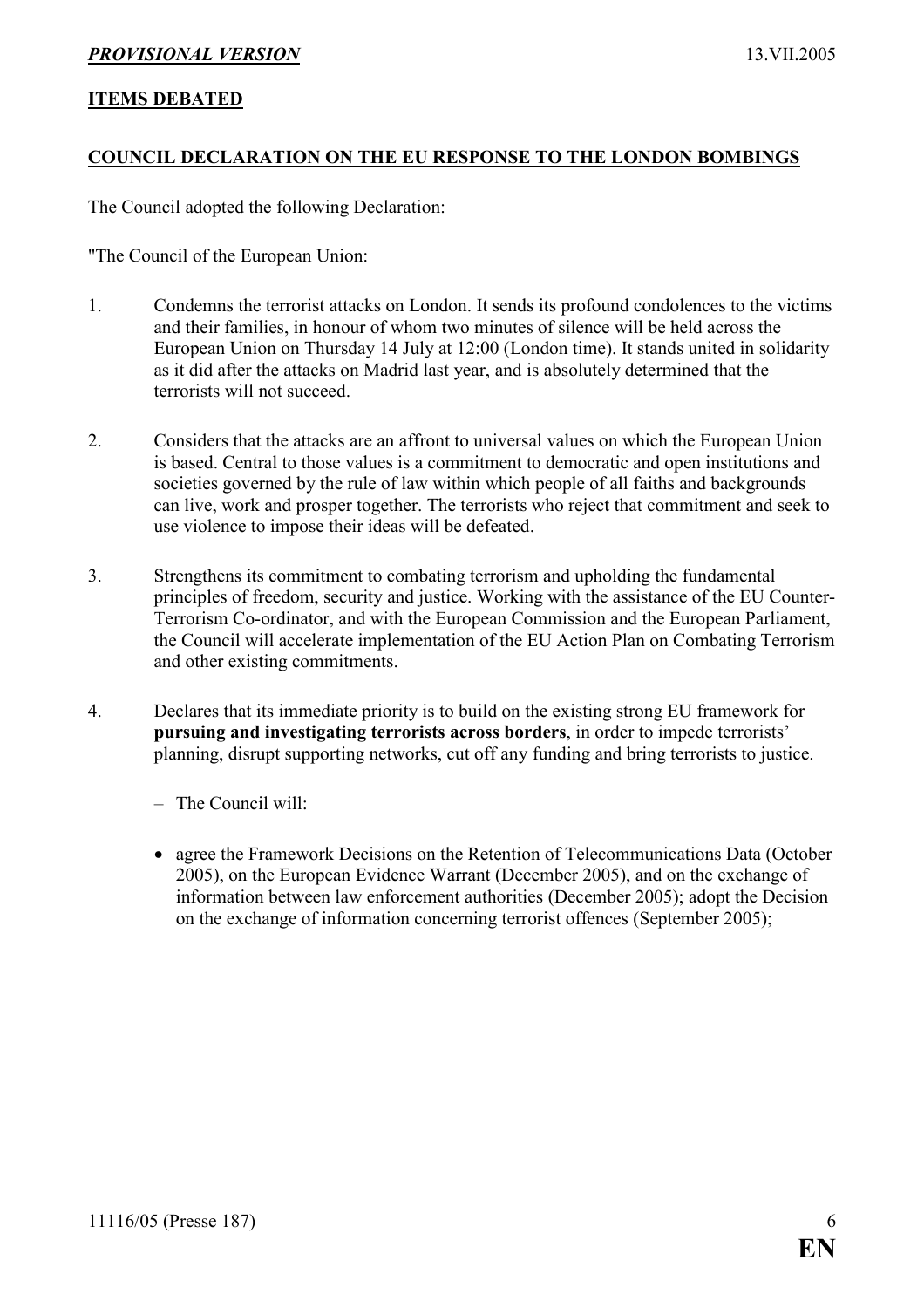- combat terrorist financing by: agreeing by December 2005 a Regulation on Wire Transfers; adopting the Third Money Laundering Directive and the Regulation on cash control by September 2005; agreeing a Code of Conduct to prevent the misuse of charities by terrorists (December 2005); reviewing the EU's performance overall (December 2005) and urging Member States to ensure that comprehensive financial investigation is a part of all terrorist investigations and to develop robust asset freezing powers.
- In addition, the Council urges Member States to:
- intensify the exchange of police and judicial information, in particular through Europol (and its Counter-Terrorist Task Force) and Eurojust, and improve support from Member States' security and intelligence services to the EU Situation Centre, in accordance with the Hague Programme (report December 2005);
- improve information sharing on lost and stolen explosives, including by drawing on the Commission's forthcoming communication on explosives.
- implement the recommendations that arise from the peer evaluation process in order to improve national counter-terrorism arrangements and capabilities.
- make full use of joint investigation teams.
- The Council calls on the Commission to:
- present proposals on data protection principles in the field of law enforcement and, in accordance with the Hague programme, on the principle of availability by October 2005 and, on that basis, to bring forward the communication on enhanced interaction between the VIS, SIS II and EURODAC and proposal for law enforcement access to the VIS by November 2005.
- 5. Underlines the importance of preventing people turning to terrorism by addressing the factors that contribute to radicalisation and recruitment to terrorist groups. The Council will agree by December 2005 an EU Strategy setting out action on this issue.
- 6. Stresses the need to reduce vulnerability to attack by protecting citizens and infrastructure. The Council:
	- calls on Member States to agree common standards for security features and secure issuing procedures for ID cards (December 2005), with detailed standards agreed as soon as possible thereafter;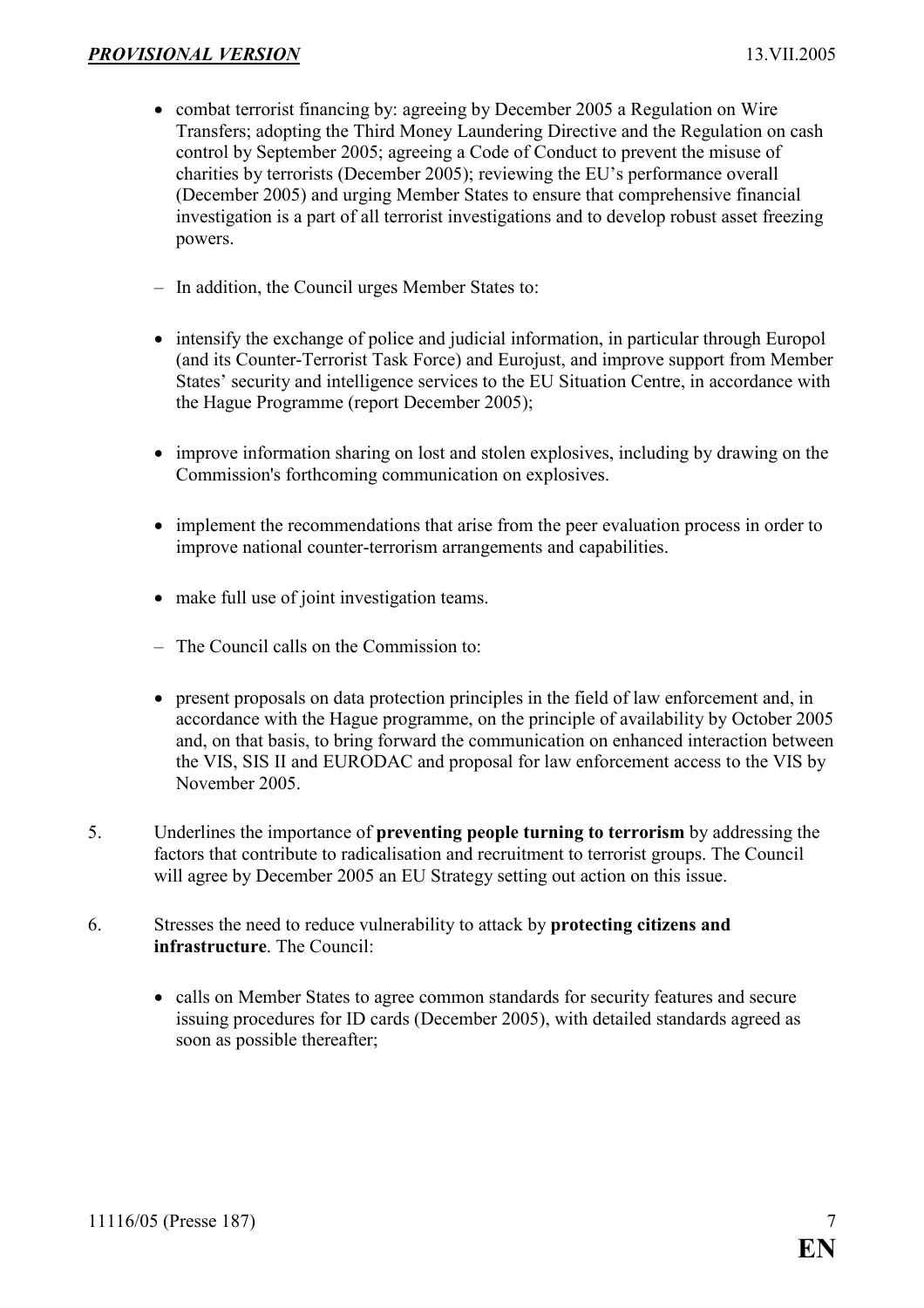- will develop further the ability to share visa information via the Visa Information System (VIS) and law-enforcement information via the second generation of the Schengen Information System (SISII), ensuring stronger and more flexible information systems to protect our external borders and internal security;
- will prioritise the roll-out of biometrics, i.e. facial recognition and fingerprinting of visa applicants under VIS to regions/countries of high risk;
- urges Member States to take a collaborative approach to the provision of biometric capacity to visa issuing posts;
- will revise and reinforce common standards on aviation security (end 2005), and urges Member States to implement agreed EU standards on maritime security and security at ports;
- will agree a European Programme on the protection of critical infrastructure, including where appropriate road and rail transport, by the end of 2005 to raise standards across Member States;
- calls on the Commission to bring forward the proposal on air line passenger name records by October 2005.

### 7. Highlights the importance of improving our ability to manage and minimise the consequences of terrorist attacks. The Council invites:

- Member States to undertake regular joint counter-terrorism exercises to test resilience;
- the EU Counter-Terrorism Coordinator and the Commission, as appropriate, to report by December 2005 on the development of:
- emergency response capabilities both at Member State and EU level, including those required to respond to a bio-terrorist attack, and building on civil protection modules of the Member States, ;
- arrangements to share information, ensure coordination and enable collective decisionmaking in an emergency, particularly for terrorist attacks on more than one Member State.
- 8. Restates the importance of solidarity and support to the victims of terrorism, including by making funds available to victims and their families.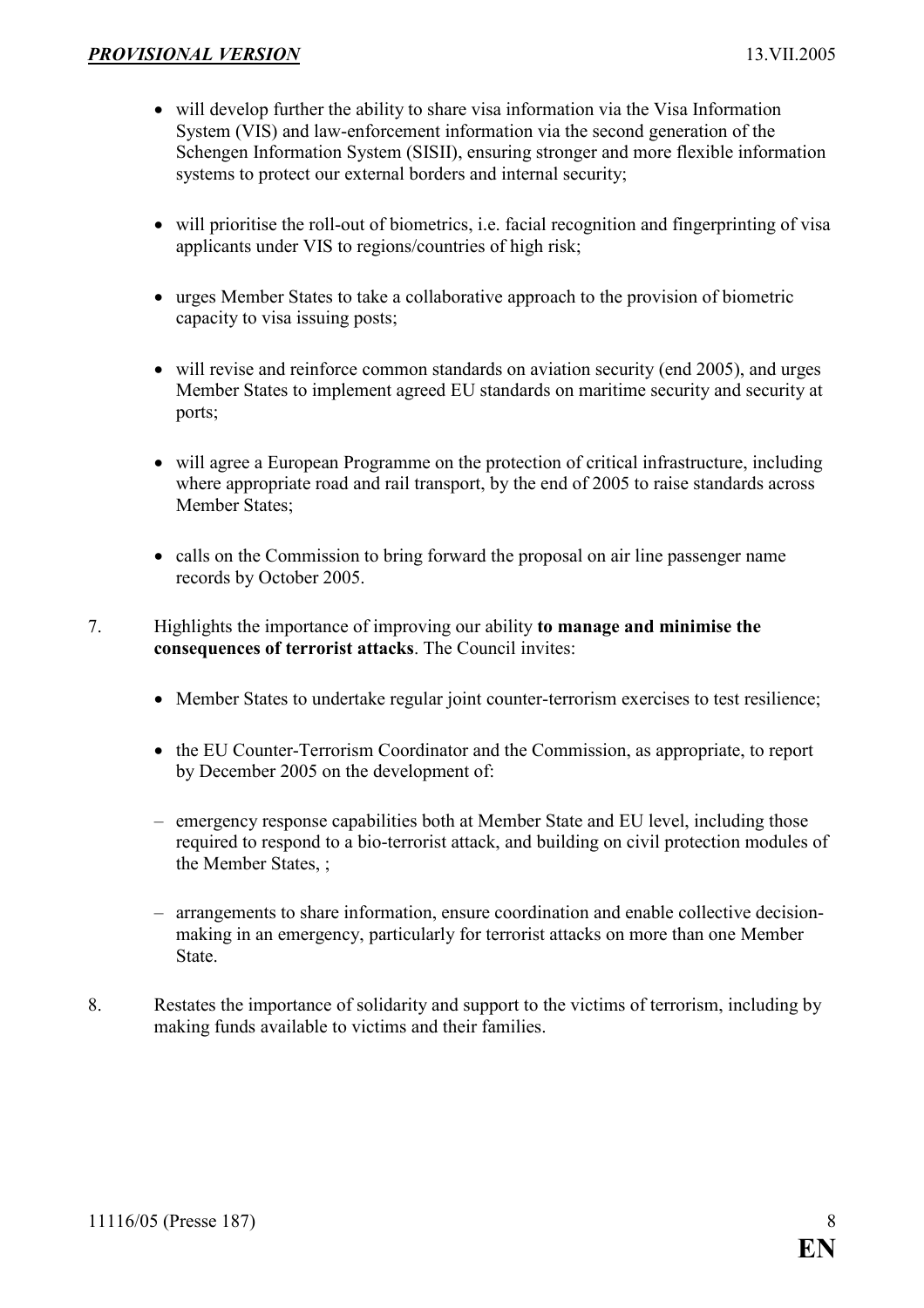### PROVISIONAL VERSION 13.VII.2005

- 9. Emphasises that this is a worldwide agenda. The EU and its Member States will continue to support the key role of the United Nations and will work within that forum to reach agreement on the Comprehensive Convention against Terrorism at the UN Summit in September and to develop a global counter-terrorism strategy. The Council and the Commission shall reinforce work with priority third countries, by increasing individual and collective commitments to technical assistance and capacity building to support them, including in the area of countering radicalisation and terrorist financing. The European Union will continue to work closely with the United States, other partners and key international bodies.
- 10. Will continue to assess, in the light of the brutal and tragic incidents in London, whether further measures are necessary at the European level. The Council will review progress by December 2005, including on national implementation of EU measures in order to ensure that the Union has the right framework for combating terrorism. A reinforced Action Plan will be presented to the December European Council."